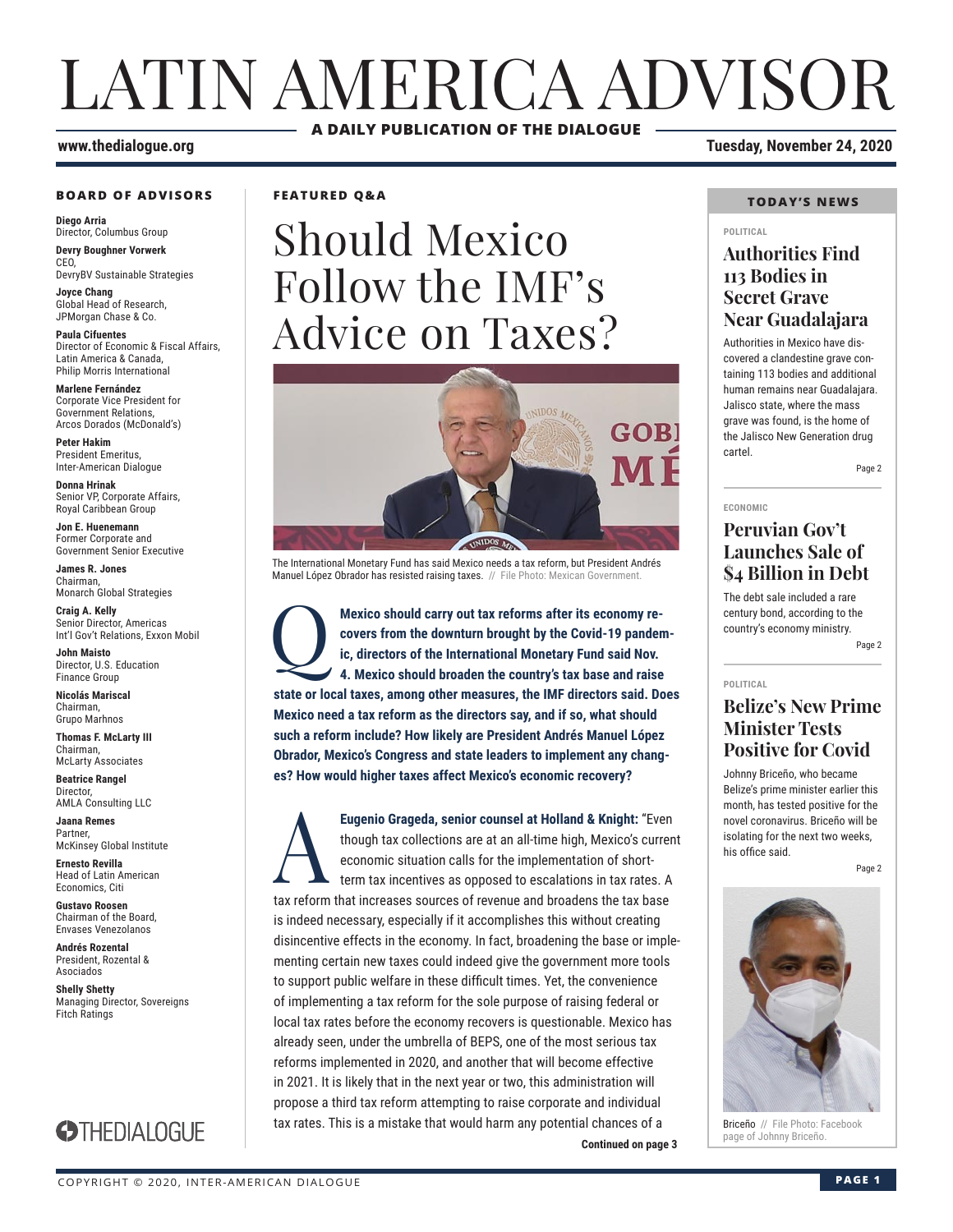### **POLITICAL NEWS**

# Mexican Authorities Recover 113 Bodies From Secret Grave

Authorities in Mexico have recovered 113 bodies and additional human remains from a clandestine grave near Guadalajara, the Associated Press reported Monday. Thirty of the victims had been identified, Jalisco state's attorney general, Gerardo Octavio Solís, said late Sunday. Authorities discovered the secret burial site in El Salto, southeast of Guadalajara, last month. The state is the home of the Jalisco New Generation Cartel, one of Mexico's most violent and powerful drug trafficking organizations. Between 2006 and Sept. 30 of this year, authorities have recovered 897 bodies from secret graves in Jalisco. In late October, at least 59 bodies were discovered in a grave site in neighboring Guanajuato state.

#### **ECONOMIC NEWS**

# Peru's Government Launches Sale of \$4 Billion in Debt

Peru has launched the sale of \$4 billion worth of debt, including a rare century bond, the economy ministry said Monday, even as the Andean nation has been rocked by political turmoil over the past two weeks, the Financial Times reported. Peru launched the sale of \$1 billion of century bonds, as well as \$2 billion of notes set to mature in 2060 and another \$1 billion of 12-year bonds. The century bond, which expires in 2121, was placed at a coupon rate of approximately 3.23 percent, according to José Olivares, the director general of the public treasury in Peru's economy ministry, Reuters reported. "We were pleasantly surprised by the demand, at the peak it was over \$15 billion," Olivares said. The sale comes as Peru has been managing a political crisis over the past

two weeks, during which it has had three presidents. Congress on Nov. 9 voted to remove President Martín Vizcarra from office, swearing in Manuel Merino, the legislative body's president, to replace Vizcarra. Following massive protests against the move, Merino resigned, and Congress then selected Francisco Sagasti as the country's interim president. Sagasti was sworn in last week, and he is expected to head Peru until a new president takes office in July following national elections scheduled for next April.

## **BUSINESS NEWS**

# Western Union Closes its 407 Locations in Cuba

Western Union closed its 407 offices in Cuba, a move that resulted from U.S. sanctions on the communist nation, the Associated Press reported. "The problem is not the closure of Western Union, but that Western Union is practically the only U.S.-to-Cuba provider of remittance payments," Manuel Orozco, the director of the Center for Migration and Economic Stabilization at Creative Associates International in Washington, told the AP. "The impact will be felt." Cuba's government does not release statistics on the amount of remittances that are sent to the island, but economists estimate that the country receives billions of dollars in money transfers annually. About half of the total comes from the United States, and 20 percent of the overall amount goes through Western Union, Orozco estimates. People outside of Cuba can still use other banks and other financial services companies to send money to people in Cuba, or they can send it through people traveling there, the wire service reported. Additionally, senders have also used cryptocurrencies to send money to Cuba, according to Cuban economist Omar Everleny Pérez. The closure of the Western Union locations came after the administration of U.S. President Donald Trump banned U.S. companies from doing business with Fincimex,

#### **NEWS BRIEFS**

## **Belize's New Prime Minister Tests Positive for Covid-19**

Belize's new prime minister, Johnny Briceño, has tested positive for the novel coronavirus and will be isolating for the next two weeks, the prime minister's office said in a statement on Monday, Reuters reported. Briceño, of the People's United Party, was selected to head the Central American nation earlier this month, replacing longtime Prime Minister Dean Barrow, who had been Belize's leader since 2008.

## **Honduran Central Bank Expects Contraction of as Much as 9% This Year**

Honduras' central bank said on Monday that the damage caused by Hurricane Eta will worsen the country's economic performance this year, shaving off an additional percentage point from economic growth and leading to a contraction of between 8 percent and 9 percent, Reuters reported. This includes the forecast of the economic fallout from the Covid-19 pandemic. It would be the country's sharpest recession on record. Honduras' previous worst economic performance on record was in 1954, when its economy contracted 6.5 percent, said Wilfredo Cerrato, the central bank's president.

## **Jamaica Focused on Next Tranche of Renewable Energy Projects: Official**

Jamaica's science, energy and technology minister, Daryl Vaz, said the Caribbean country's government is focusing on executing its next tranche of renewable energy projects that will bring the country closer to its goal of generating 30 percent of its electricity from renewable sources by 2030 and half its electricity from renewable sources by 2050, the government said Sunday in a statement. Vaz said the country has made significant progress toward these goals over the past decade.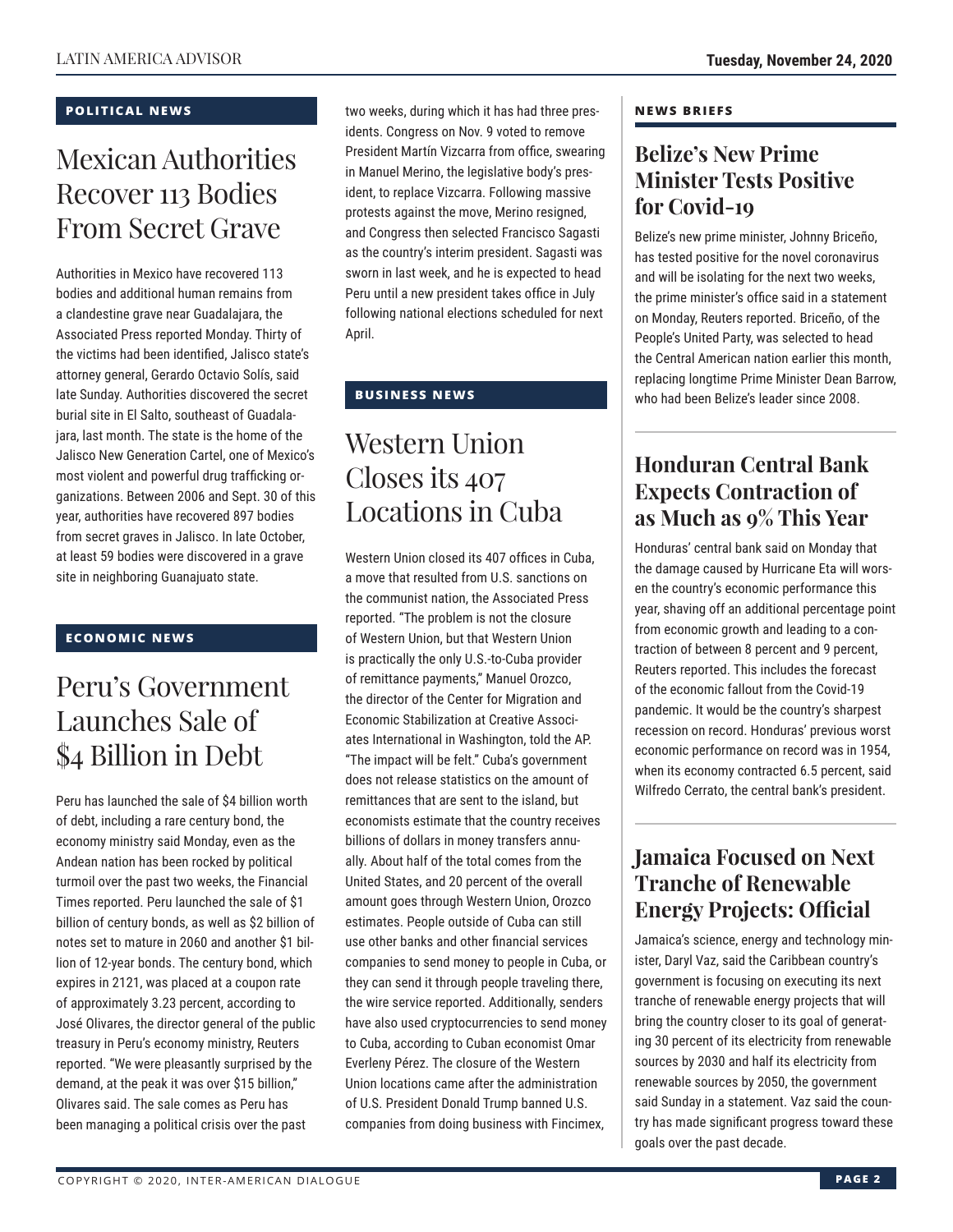a Cuban-military controlled company that controls remittances to the island. U.S. officials accused Cuba's military of violating human rights and supporting the government of Venezuelan President Nicolás Maduro, which the United States sees as illegitimate. The Cuban government refused to use a finance company that was not tied to its military, and Western Union was unable to find a way around the sanctions. In a **Q&A** [publi](http://www.thedialogue.org/wp-content/uploads/2020/11/FSA201118.pdf)shed last week in the Dialogue's Financial Services Advisor, Julia Yansura, program manager for Latin America and the Caribbean at Global Financial Integrity, said money transfers will still get through to Cuba, including through informal channels. "New U.S. sanctions are likely to drive much of this flow underground, though overall impacts will depend on how long the sanctions remain in place," she said.

# Chile's GeoPark Selling 10% Interest in Brazil Gas Field

Chile-based oil and gas explorer GeoPark announced Monday that its board of directors has approved an agreement to sell its 10 percent nonoperated working interest in the Manati gas field in Brazil to Rio de Janeiro-based company Gas Bridge in a transaction worth 144.4 million reais (\$27 million). That amount included a fixed payment of 124.4 million reais in addition to an earn-out of 20 million reais, which GeoPark said is subject to the obtaining of several regulatory approvals. The transaction is effective Dec. 31 and is subject to conditions including Gas Bridge's acquisition of the remaining 90 percent of the working interest in the Manati gas field, as well as its operatorship. GeoPark, which is headquartered in Santiago, said two other nonoperating partners in the Manati gas field consortium, which have a combined 55 percent interest in the gas field, have already announced agreements to sell their working interest to Gas Bridge. GeoPark's sale of its interest in the field to Gas Bridge is expected close in the fourth quarter of next year, subject to regulatory approvals and agreement to sell by the rest of the consortium.

#### **FEATURED Q&A / Continued from page 1**

fast recovery. As opposed to new rates, tax reform in the coming years should rather be focused on 1.) eliminating VAT exemptions, 2.) increasing the tax base, 3.) implementing new taxes with wealth distributive potential such as a temporary wealth tax and 4.) the creation of an ensured set of consistent incentives for investment and enterprise, such as temporary reductions in capital gain rates, depreciation allowances or credits on employment."

Rogelio Ramírez de la 0,<br>
president of Ecanal in Me<br>
City: "The IMF suggestion<br>
Mexico broaden its tax ba **president of Ecanal in Mexico City:** "The IMF suggestion that Mexico broaden its tax base and tap neglected, until now, sources of taxes is a valid one in a general sense but unlikely to find receptive ears. For one thing, the IMF itself has called on countries to apply countercyclical fiscal policies to face the negative effect of the current pandemic and business cycle on output and employment. Yet, increasing taxes in an economy in recession in 2019 and 2020 is a challenge, to say the least. Additionally, while generalizations (such as a low tax revenue share of GDP) are a start for discussing policy options, the IMF seems to set aside that the government has a diagnosis and a political mandate to optimize the use of public spending before considering any taxes. The extent to which such spending increased by 3.3 percentage points of GDP from 2008 to 26.6 percent in 2016, led naturally to the diagnosis that much could be gained by addressing the corruption, wastage and neglect of public resources, which were normal practices of past governments. Corruption, the open theft of public resources, has been recently publicized in the 'Estafa Maestra.' Wastage, the multiplication of government offices and bureaucratic structures has occurred, with little, if any, value to add to the public good. And there has been neglect in the numerous and large bad business deals that previous governments have signed, such as those with Odebrecht. No tax increase in any form

would be justified in the eyes of the Mexican taxpayer, let alone with a view of political economy, while these exemplary cases are not prosecuted to their full legal end. It is interesting how international organizations have missed the potential that better management of public resources would represent to growth and welfare in Mexico."

Alma Caballero, director at Mc-<br>
Larty Associates: "The Mexican<br>
economy is one of the hardest<br>
hit by Covid-19. The Finance<br>
Ministry (CHCD) expects CDD to foll by 9. **Larty Associates:** "The Mexican economy is one of the hardest hit by Covid-19. The Finance Ministry (SHCP) expects GDP to fall by 8 percent while market expectations average an 11 percent contraction. The government has refused to use relevant fiscal stimulus as has been the case throughout the G-20

> **Sudden changes in regulations coupled with ideologically driven policies leave little room for the economy to recover."**

**— Alma Caballero**

and Latin America. Instead, the president has decided to carry on with austerity measures while the SHCP continues to channel government funds for AMLO's flagship infrastructure projects. The administration's economic policy has been characterized by a lack of certainty, which has dramatically eroded the investment climate. Sudden changes in regulations coupled with ideologically driven policies leave little room for the economy to recover. An economic rebound would require the AMLO administration to provide certainty for private investment and use fiscal stimulus and digitalization as tools to help the poor, the unemployed and SMEs (which represent 42 percent of Mexico's GDP). With AMLO promising not to raise taxes until 2021, the Economy and Finance Ministries are looking to boost **Continued on page 4** 

COPYRIGHT © 2020, INTER-AMERICAN DIALOGUE **PAGE 3**